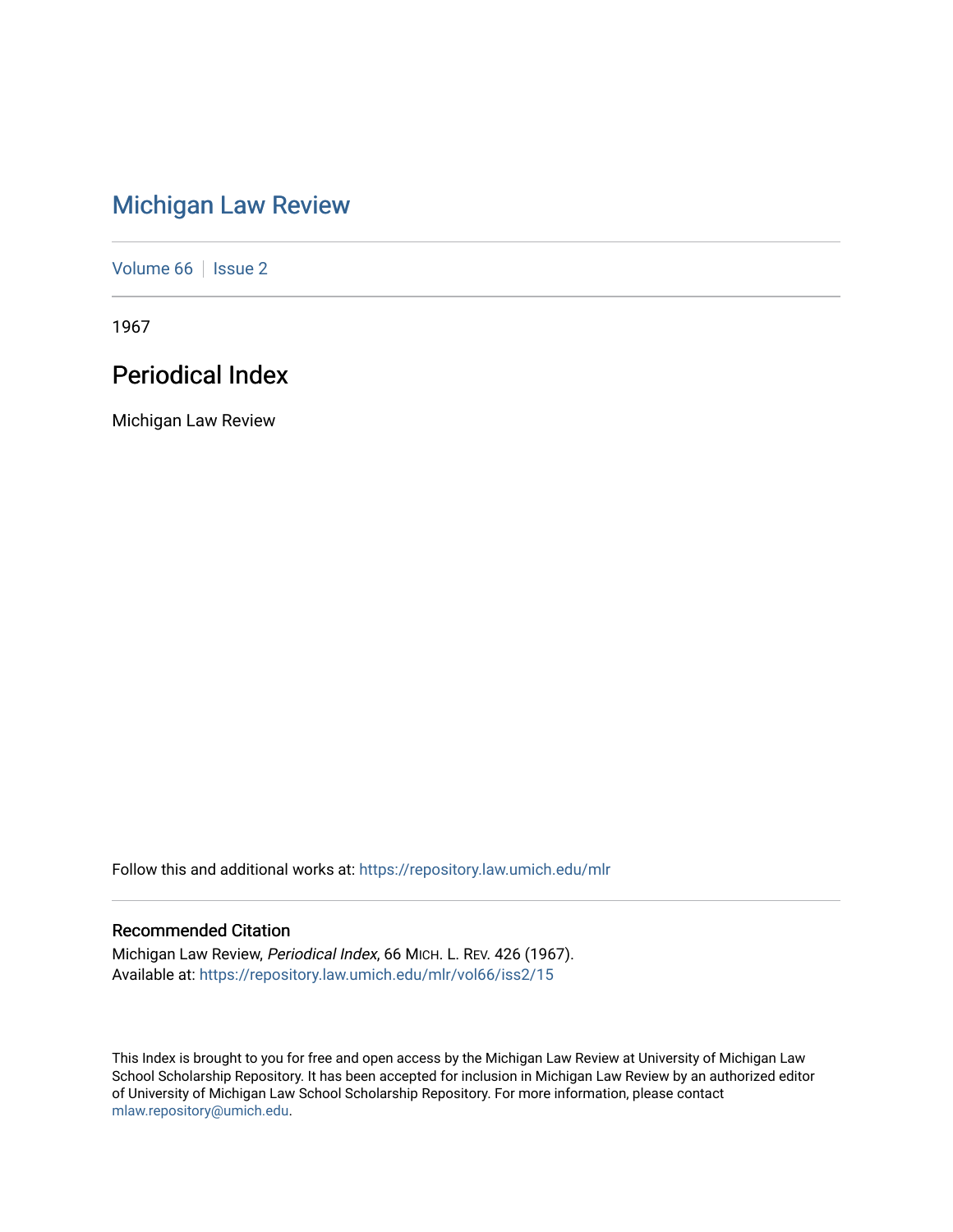# **PERIODICAL INDEX**

This index includes *articles, comments* and some of the longer *notes* and *recent developments* which have appeared in leading law reviews since the publication of the last issue of this *Review.* (a) indicates a leading article.

# ADMINISTRATION OF JUSTICE

The control of "sunbursts": techniques of prospective overruling. (a) Walter V. Schaefer. 42 N.Y.U.L. Rev. 631-46 (Oct.).

Who can best judge the judges? (a) Roger J. Traynor. 53 Va. L. Rev. 1266-82 (Oct.).

# ADMISSION TO THE BAR

Admission to practice law: civil rights arrests and numerous fist fights do not evidence the type of character deficiency which excludes an applicant from admission to the bar. 55 Calif. L. Rev. 899-910 (Aug.).

#### ArTIRusr LAw

The FTC's power to seek preliminary injunctions in anti-merger cases. 66 Mich. L. Rev. 142-69 (Nov.).

Territorial price discrimination: the competitive injury requirement reconsidered. 36 Geo. Wash. L. Rev. 165-77 (Oct.).

Tie-ins, reciprocity, and the leverage theory. 76 Yale L.J. 1397-472 (June).

#### **ATTORNEYS**

Certification of out-of-state attorneys before the federal district courts: a plea for national standards. 36 Geo. Wash. L. Rev. 204-14 (Oct.).

#### **BAIL**

The bail reform act of 1966. **53** Iowa L. Rev. 170-94 (Aug.).

#### BANKING

Banking (part II: developments in banking): a symposium. Articles by Clark **C.** Havighurst, George W. Mitchell, William T. Lifland, Tynan Smith and Nathaniel Greenspun, George W. McKinney, Jr., Frederick R. Dahl, Edward T. Shipley, Samuel B. Chase, Jr. and Paul G. Haskell. 32 Law & Contemp. Prob. 1-187 (Winter).

#### CIVIL DISOBEDIENCE

The dilemma of the disobedient: a solution. (a) John H. de Boisblanc. 42 Ind. LJ. 521-34 (Summer).

#### CIVIL PROCEDURE

The Erie doctrine in foreign affairs cases. (a) James M. Edwards. 42 N.Y.U.L. Rev. 674-93 (Oct.).

Res judicata: exclusive federal jurisdiction and the effect of prior state-court determinations. **53** Va. L. Rev. 1360-86 (Oct.).

The validation of void judgments: the bootstrap principle-part **II:** the scope of bootstrap. (a) Dan B. Dobbs. 53 Vt. L. Rev. 1241-65 (Oct.).

#### **COMPUTERS**

The computer utility: competition or regulation? (a) Manley R. Irwin. **76** Yale L.J. 1299-320 (June).

# CONSTITUTIONAL LAW

Constitutional law: first amendment right of association for high school student. **55** Calif. L. Rev. 911-25 (Aug.).

Constitutional law: obscenity--children's film classification statute held constitutional. **55** Calif. L. Rev. **926-37** (Aug.).

The fourth amendment right of privacy: mapping the future. **53** Va. L. Rev. 1314-59 (Oct.).

# **CORPORATIONS**

The role of the statutory merger in corporate acquisitions: a legal and financial inquiry. (a) Ronald J. Spillers and John **D.** Shors. **53** Iowa L. Rev. 1-121 (Aug.).

#### *CRErr*

Regulation of finance charges on consumer instalment credit. (a) Robert **W.** Johnson. **66** Mich. L. Rev. 81-114 (Nov.).

#### CRIMINAL LAW

Interrogations in New Haven: the impact of Miranda. 76 Yale L.J. 1519-648 (July).

Preventive detention. 36 Geo. Wash. L. Rev. 178-89 (Oct.).

#### DOMESTIC RELATIONS

Systematic marriage investigation and counseling in divorce cases: some reflections on its constitutional propriety and general desirability. (a) David E. Seidelson. 36 Geo. Wash. L. Rev. 60-94 (Oct.).

#### **ECONOMICS**

National economic policy in an interdependent world economy. (a) Richard **N.** Cooper. **76** Yale L.J. **1273-98** (June).

[426 **]**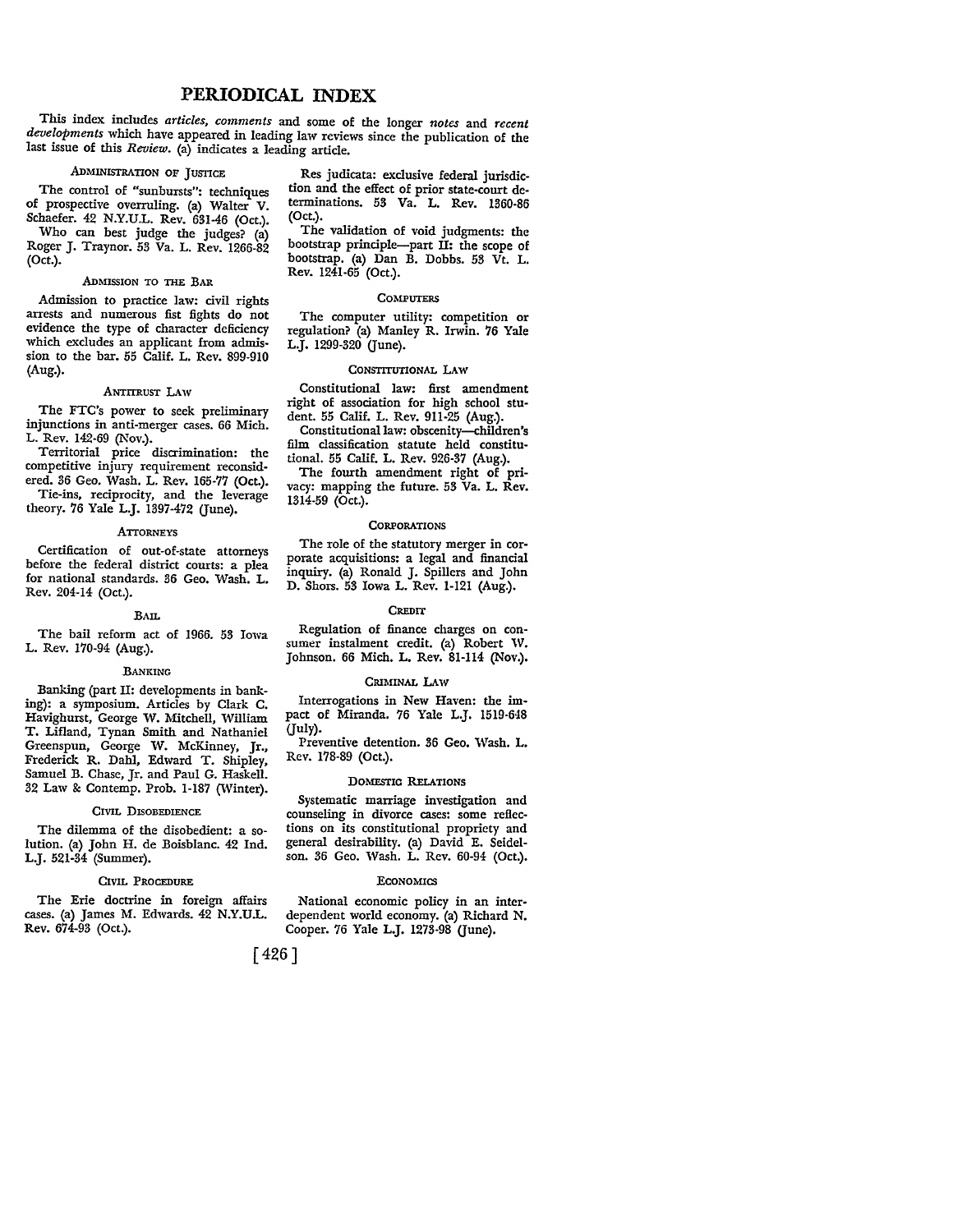## **EVIDENCE**

Fruit of the poisonous tree-a plea for relevant criteria. **115 U.** Pa. L. Rev. 1136- **53** (May).

**A** suggestion for the demise of judicial notice of "judicial facts." 45 Texas L. Rev. **1212-16** (July).

#### **FOOD DRUG CosMETIc LAW**

Dangerous drug legislation in the United States: recommendations and comments. (a) Michael P. Rosenthal. 45 Texas L. Rev. 1037-174 (July).

LSD-25 and the other hallucinogens: a pre-reform proposal. (a) Stanley K. Laughlin, Jr. **36** Geo. Wash. L. Rev. **23-59** (Oct.).

## FOREIGN LAW

Criminal procedure in Israel--some comparative aspects. (a) Eliahu Harnon. **115** U. Pa. L. Rev. 1091-110 (May).

Fundamental rights and the prospect for democracy in Nigeria. (a) Chief F. R. A. Williams. **115** U. Pa. L. Rev. 1073-90 (May).

Soviet tort law. (a) Bernard Rudden. 42 N.Y.U.L. Rev. **583-630** (Oct.).

#### **GOVERNMENT CONTRACTS**

Resolving ambiguities in interpretation of government contracts. (a) Joel P. Shedd, Jr. **36** Geo. Wash. L. Rev. 1-22 (Oct.).

#### **HOUSING**

Retaliatory evictions and the reporting of housing code violations in the District of Columbia. **36** Geo. Wash. L. Rev. 190- **203** (Oct.).

#### **INCOME** TAX

External pressures on internal revenue: the effect of state court adjudications in tax litigation. (a) Martin L. Fried. 42 **N.Y.U.L.** Rev. **647-73** (Oct.).

Section 357(c) and the cash basis taxpayer. **115 U.** Pa. L. Rev. 1154-69 (May). Tax avoidance use of the interest deduction. 45 Texas L. Rev. 1218-44 (July).

### INHERITANcE **AND SUCCEssION**

State statutes affecting the inheritance and distribution of estates to foreign heirs. 1967 **U.** Ill. L.F. 141-58 (Spring).

#### **INHERITANCE ESTATE AND GIFT TAXES**

Estate tax: remainder interest bequeathed to charity subject to a power of invasion exercisable in favor of the life tenant may qualify for charitable deduction. **55** Calif. L. Rev. 937-47 (Aug.).

Federal estate tax-inter vivos transfers under sections 2035-38-taxation of income earned between transfer and death. 42 Ind. L.J. 571-87 (Summer).

### INTERNATIONAL LAW

The antidumping act and the future of east-west trade. (a) Peter Buck Feller. **66** Mich. L. Rev. 115-40 (Nov.).

Revolutions, treaties, and state succession. 76 Yale L.J. 1669-87 (July).

The South West Africa cases. **115** U. Pa. L. Rev. 1170-94 (May).

#### **INTERSTATE COMMERCE**

Intermodal transportation and the freight forwarder. **76** Yale L.J. 1360-96 (June).

#### LABOR LAw

Bargaining orders for employer coercion: a need for consistency. 42 Ind. L.J. **566-70** (Summer).

Craft severance: NLRB's new approach. 42 Ind. L.J. **554-65** (Summer).

District court review of NLRB representation proceedings. (a) Stephen B. Goldberg. 42 Ind. L.J. **455-509** (Summer). Employer pre-election coercion: a suggested approach for effective remedial action. **115 U.** Pa. L. Rev. **1111-35** (May).

Labor obligations of successor employers. 36 Geo. Wash. L. Rev. 215-23 (Oct.). Respect for picket lines. 42 Ind. L.J.

536-53 (Summer). The role of the regional director in NLRA representation cases. (a) William T. Little. 42 Ind. L.J. **510-20** (Summer).

# LEGAL HISTORY

The "economic liberalism" of Sir **Ed**ward Coke. (a) Barbara Malament. **76** Yale L.J. **1321-58** (June).

#### LoCAL GOVERNMENT

The San Francisco Bay area-regional problems and solutions-a symposium. Articles by Ira M. Heyman, John Griffith and Dallas Holmes with student comments. **55** Calif. L. Rev. 695-897 (Aug.).

#### **'MUTUAL FUNDS**

Some thoughts on the duties and responsibilities of unaffiliated directors of mutual funds. (a) Robert H. Mundheim. **115 U.** Pa. L. Rev. 1058-72 (May).

#### **PATENTS**

Patent license restrictions in the prescription drug industry. (a) Herbert D. Miller, Jr. **53** Va. L. Rev. **1283-312** (Oct.).